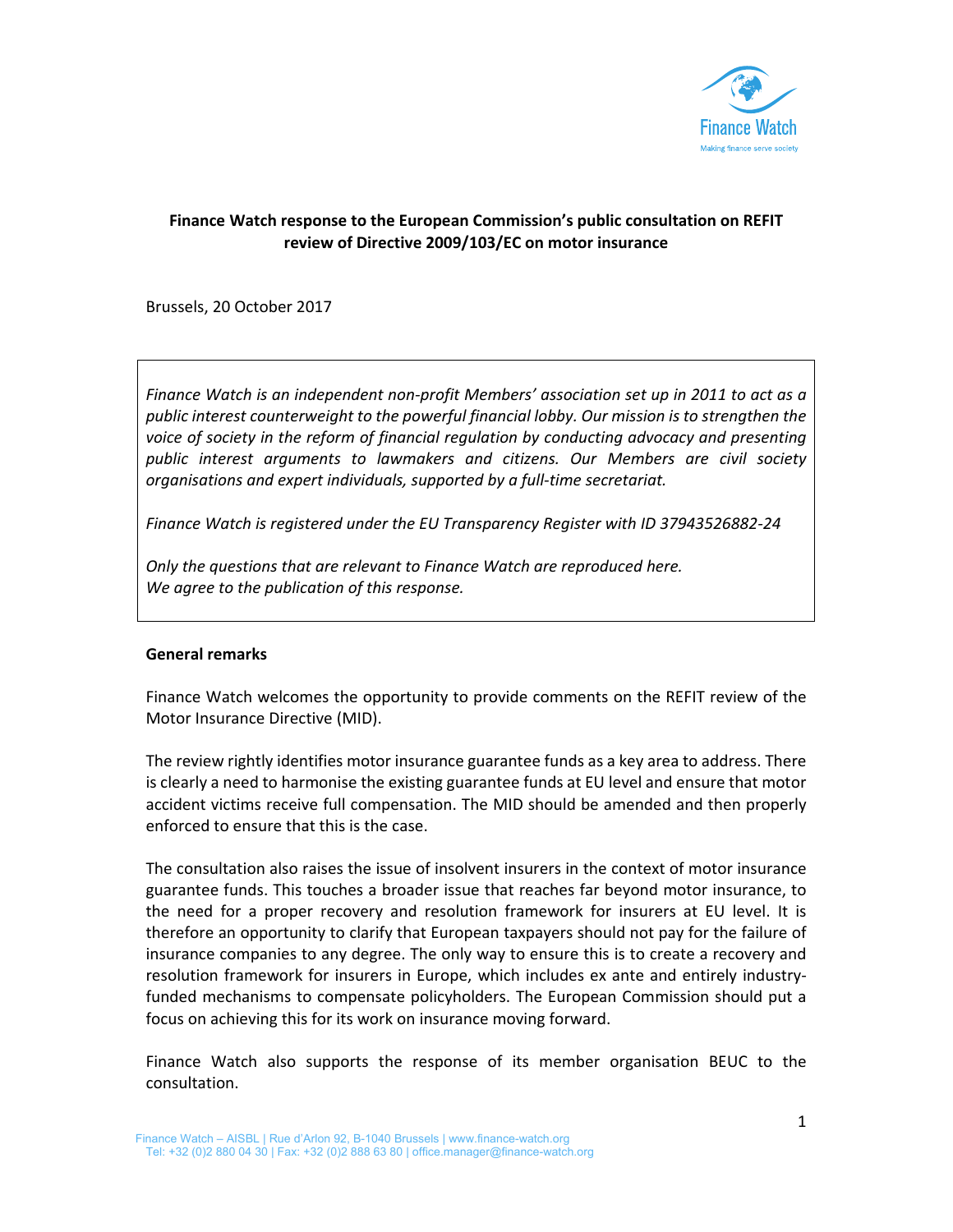

## **Q11: Should EU law provide that in the case of insolvency of the insurer, compensation to the victim must be provided in full?**

Yes, victims should be entitled to full compensation and this should be harmonised throughout the EU. The REFIT revision of the MID provides an opportunity to immediately harmonise motor insurance guarantee schemes across the EU. This will help to ensure that victims of accidents with uninsured drivers can receive full compensation in the EU, including when these accidents occur with drivers from another EU country.

There is also a clear need to put in place a sufficient system to deal with insolvent cross‐border insurers. Recent public cases have outlined that this issue has impacted motor insurance guarantee funds.

This has been highlighted by the case of Maltese insurer Setanta. The Irish courts initially found that the motor insurance guarantee fund, the Motor Insurers' Bureau of Ireland, should compensate victims, but was eventually overruled by the Supreme Court<sup>1</sup>. This case clearly shows that there is a legislative gap in the case of cross-border insolvency of insurers in general, not just those provided MTPL insurance.

A proper EU recovery and resolution framework for insurers needs to be put in place, which should include sufficient ex ante and entirely industry-funded mechanisms to ensure that policyholders and citizens will be protected in the case of the failure of an insurance company. It will particularly help to deal with the issue of insolvent cross‐border motor insurers, which has had an impact on the motor insurance guarantee funds dealt with the by the MID.

## **Q12: Do you have other comments related to protection of victims where a cross‐border motor insurer is insolvent?**

In order for the issue of cross‐border insolvent insurers to be dealt with properly a separate, linked discussion must now take place on putting in place an ex ante and entirely industry‐ funded mechanism, such as an insurance guarantee scheme. This scheme would deal with any failure of an insurer and the related resolution process, including the normal insolvency procedure, which is associated with significant costs. The ESRB has recently highlighted<sup>2</sup> the need and importance of putting in place ex ante and entirely industry‐funded mechanisms as part of an effective European insurance recovery and resolution framework. These

<sup>&</sup>lt;sup>1</sup> Ruling of Irish Supreme Court on Setanta Insurance Company Ltd and the Insurance Compensation Fund http://www.supremecourt.ie/Judgments.nsf/60f9f366f10958d1802572ba003d3f45/2e48842d8d92419380258 12b00414a11?OpenDocument&Highlight=0,setanta & https://www.mibi.ie/setanta‐news/statement‐from‐ the-mibi-on-today%E2%80%99s-supreme-court-judgment.1284.html

<sup>&</sup>lt;sup>2</sup> Recovery and resolution for the EU insurance sector: a macroprudential perspective, August 2017, Report by the ATC Expert Group on Insurance

https://www.esrb.europa.eu/pub/pdf/reports/esrb.reports170817\_recoveryandresolution.en.pdf